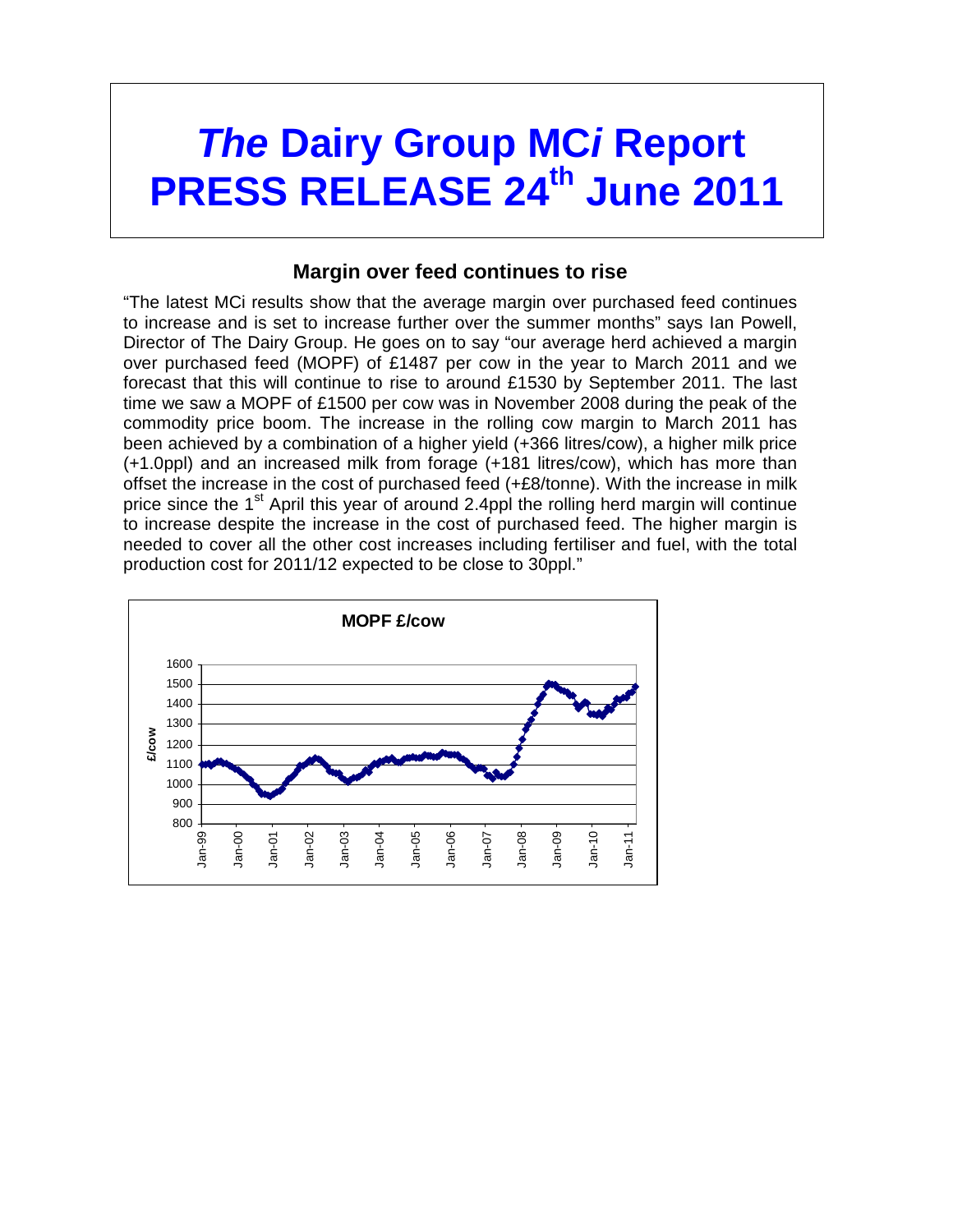|                                                         | <b>MONTHLY RESULTS</b> |                 | <b>12 MONTHS ROLLING</b><br><b>RESULTS</b> |                 |
|---------------------------------------------------------|------------------------|-----------------|--------------------------------------------|-----------------|
|                                                         | <b>MAR 2011</b>        | <b>MAR 2010</b> | <b>MAR 2011</b>                            | <b>MAR 2010</b> |
| Daily milk yield per cow (litres)                       | 26.0                   | 25.9            |                                            |                 |
| Daily milk yield from forage per cow<br>(litres)        | 6.5                    | 5.1             | 2021                                       | 1840            |
| <b>Cows</b> in herd                                     | 192                    | 188             | 193                                        | 187             |
| Milk yield per cow (litres)                             | 705                    | 694             | 8068                                       | 7702            |
| Milk price per litre                                    | 26.1                   | 23.8            | 24.9                                       | 23.9            |
| Butterfat (%)                                           | 4.12                   | 4.15            | 4.05                                       | 4.07            |
| Protein (%)                                             | 3.28                   | 3.26            | 3.30                                       | 3.28            |
| Concentrates cost per tonne $(\textbf{\textsterling})$  | 209                    | 180             | 188                                        | 180             |
| Concentrates use per litre (kg)                         | 0.34                   | 0.36            | 0.33                                       | 0.34            |
| Purchased feed costs per cow (£)                        | 52                     | 48              | 528                                        | 495             |
| Purchased feed costs per litre (pence)                  | 7.4                    | 6.9             | 6.5                                        | 6.4             |
| Margin over purchased feed per cow $(\textbf{\pounds})$ | 132                    | 118             | 1487                                       | 1355            |
| Margin over purchased feed per litre<br>(pence)         | 18.7                   | 16.9            | 18.4                                       | 17.5            |

#### **Monthly average results for March 2011**

The average milk price was up 2.3 pence per litre (9.7%) on last year to 26.1 pence per litre. The average butterfat of 4.12% was down 0.03% on a year ago. Milk protein of 3.28% was up 0.02% on the same as last year. Daily milk yield per cow was up by 0.1 litres per cow on last year to 26.0 litres per cow. Milk from forage was up by 1.4 litres per cow to 6.5 litres per cow. The average feed rate for the month was down 0.02 kg per litre on a year ago at 0.34 kg per litre, with the average purchased feed cost up on last year by £29 per tonne to £209 per tonne. The monthly Margin Over Purchased Feed was £132 per cow, which was £14 per cow higher than a year ago.